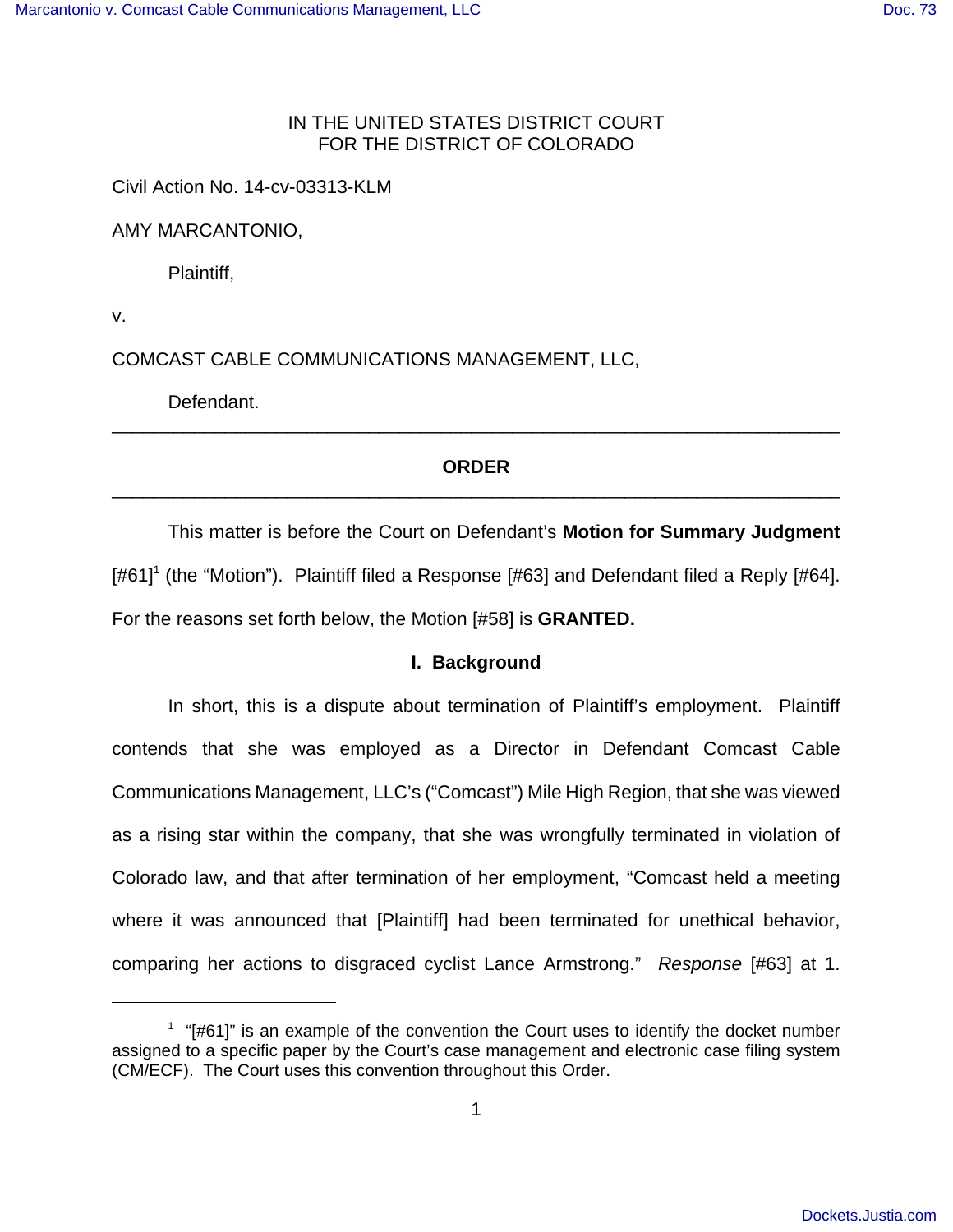Defendant contends that Plaintiff's employment was terminated after an employee submitted an anonymous complaint reporting that she had encouraged her subordinates to enter false prospects into a sales management database to gain an advantage in a company competition. Motion [#61] at 9. Defendant further asserts that it received other complaints about Plaintiff and her department around the same time, including "allegations of bribery, favoritism, retaliation, hostile work environment and other general ethics issues." Id. at 10. The company conducted an investigation and decided to terminate five employees, including Plaintiff. Id. at 12.

### **II. Standard of Review**

The purpose of a motion for summary judgment pursuant to Fed. R. Civ. P. 56 is to assess whether trial is necessary. See Celotex Corp. v. Catrett, 477 U.S. 317, 323 (1986). An issue is genuine if the evidence is such that a reasonable jury could resolve the issue in favor of the nonmoving party. Anderson v. Liberty Lobby, Inc., 477 U.S. 242, 248 (1986). A fact is material if it might affect the outcome of the case under the governing substantive law. Id.

The burden is on the movant to show the absence of a genuine issue of material fact. Adler v. Wal–Mart Stores, Inc., 144 F.3d 664, 670-71 (10th Cir. 1998) (citing Celotex, 477 U.S. at 323). When the movant does not bear the ultimate burden of persuasion at trial, the "movant may make its prima facie demonstration [of the absence of a genuine issue of material fact] simply by pointing out to the [C]ourt a lack of evidence for the nonmovant on an essential element of the nonmovant's claim." Id. at 671. If the movant carries the initial burden of making a prima facie showing of a lack of evidence, the burden shifts to the nonmovant to put forth sufficient evidence for each essential element of his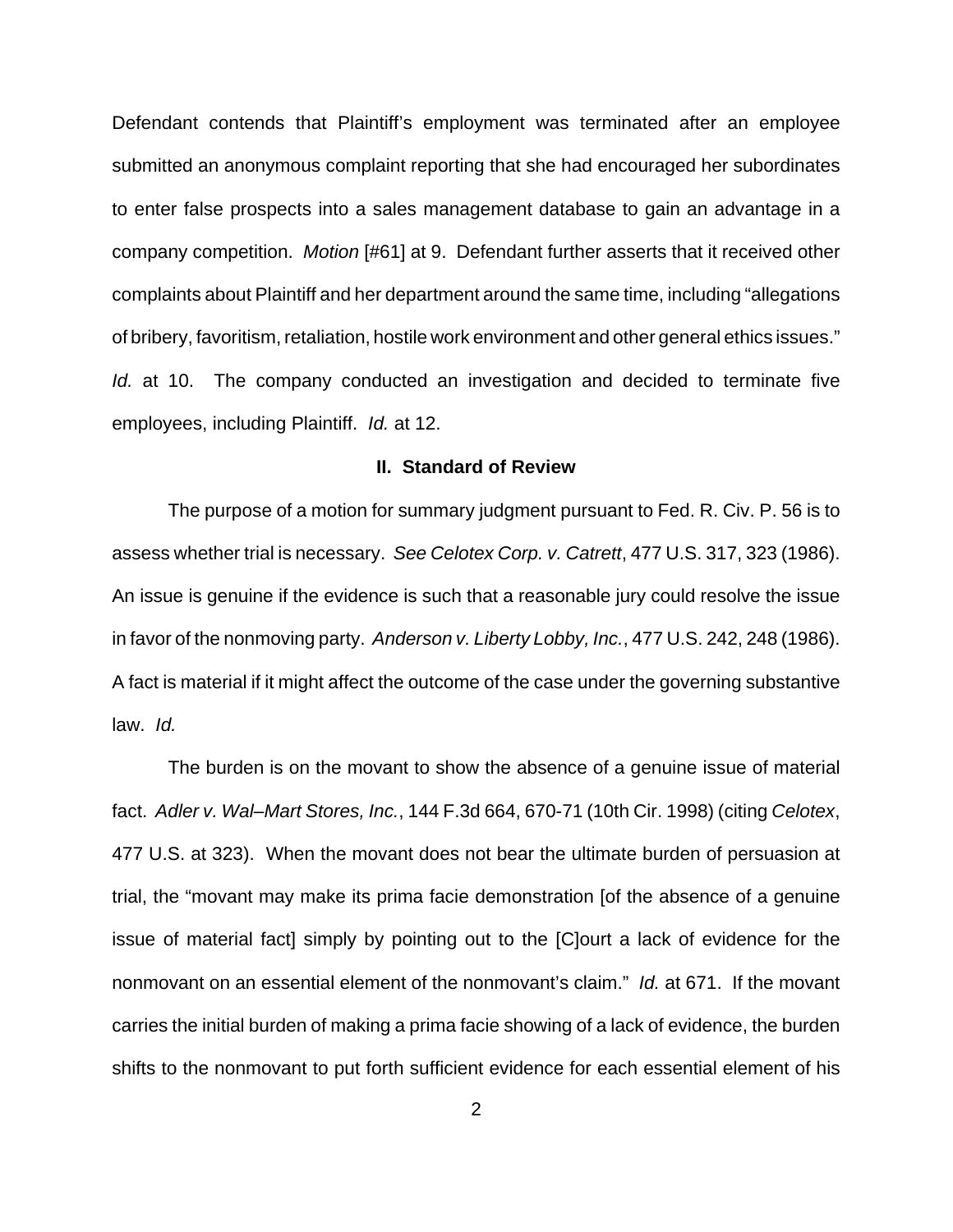claim such that a reasonable jury could find in his favor. See Anderson, 477 U.S. at 248;

Simms v. Okla. ex rel. Dep't of Mental Health & Substance Abuse Servs., 165 F.3d 1321,

1326 (10th Cir. 1999), abrogation recognized by Eisenhour v. Weber Cnty., 744 F.3d 1220,

1227 (10th Cir. 2014). Conclusory statements based merely on conjecture, speculation,

or subjective belief are not competent summary judgment evidence. Bones v. Honeywell

Int'l, Inc., 366 F.3d 869, 875 (10th Cir. 2004). The nonmoving party's evidence must be

more than "mere reargument of [his] case or a denial of an opponent's allegation" or it will

be disregarded. See 10B Charles Alan Wright, et al., Federal Practice and Procedure §

2738 at 356 (3d ed. 1998).

Only documents that adhere to the evidentiary requirements of Fed. R. Civ. P. 56

may be considered for purposes of summary judgment. Rule 56(c) provides that:

(1) A party asserting that a fact cannot be or is genuinely disputed must support the assertion by:

(A) citing to particular parts of materials in the record, including depositions, documents, electronically stored information, affidavits or declarations, stipulations (including those made for purposes of the motion only), admissions, interrogatory answers, or other materials[.]

... (3) Materials Not Cited. The court need consider only the cited materials, but it may consider other materials in the record.

(4) Affidavits or Declarations. An affidavit or declaration used to support or oppose a motion must be made on personal knowledge, set out facts that would be admissible in evidence, and show that the affiant or declarant is competent to testify on the matters stated.

Fed. R. Civ. P. 56(c)(1)-(4).

# **III. Analysis**

Plaintiff asserts four claims relating to termination of her employment: (1) wrongful

discharge in violation of public policy; (2) breach of -implied-in-fact contract; (3) promissory

estoppel and (4) defamation. Am. Compl. [#9] at 4-6. The Court examines each claim in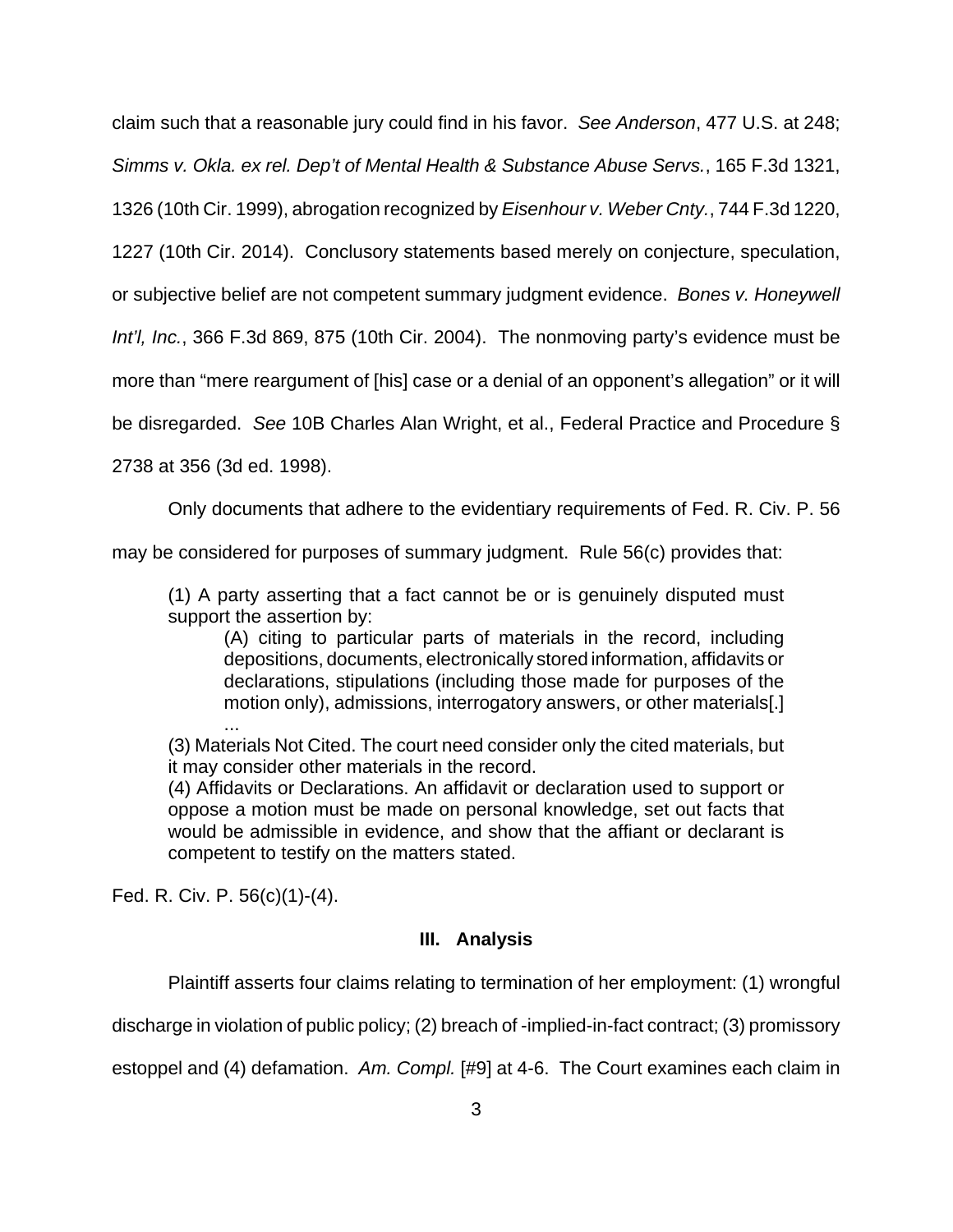turn.

## **A. Wrongful Discharge in Violation of Public Policy**

Plaintiff contends that she was wrongfully terminated because of her gender, in violation of the Colorado Anti-Discrimination Act ("CADA"). However, rather than asserting this claim pursuant to CADA, she premises this claim on the common law theory of wrongful discharge in violation of public policy. Am. Compl. [#9] **[1]** 48-51. Defendant asserts that she may not rely on CADA as a basis for this common law claim, because CADA itself contains a remedy for discriminatory discharges. Motion [#61] at 16-18. Defendant relies on several cases which Defendant contends stand for the general proposition that common law actions for wrongful discharge will not lie "where a statute provides a wrongful discharge remedy." See, e.g., Casper v. Lucent Technologies, Inc., 280 F. Supp. 2d 1246, 1249 (D. Colo. 2003); Spaziani v. Jeppesen Sanderson, Inc., 2015 WL 5307971, at \*3-4 (D. Colo. Sept. 11, 2015); Gatuma v. Encore Electric, Inc., 2012 WL 5354932, at \*3-5 (D. Colo. Oct. 30, 2012). On the other hand, Plaintiff points out that at least one District Judge in this District has held that "wrongful discharge claims premised on CADA are an exception to the general rule" that such claims are unavailable when premised on a statute that provides a remedy. See, e.g., Kennedy v. Colorado RS, LLC, 872 F. Supp. 2d 1146, 1149 (D. Colo. 2012) (collecting cases).

In determining whether a Colorado statutory right supplants a common law right, "statutes in derogation of the common law must be strictly construed, so that if the legislature wishes to abrogate rights that would otherwise be available under the common law, it must manifest its intent either expressly or by clear implication." Alarid v. MacLean Power LLC, --- F. Supp. 3d ---, 2015 WL 5444295, at \*3 (D. Colo. Sept. 16, 2015) (citing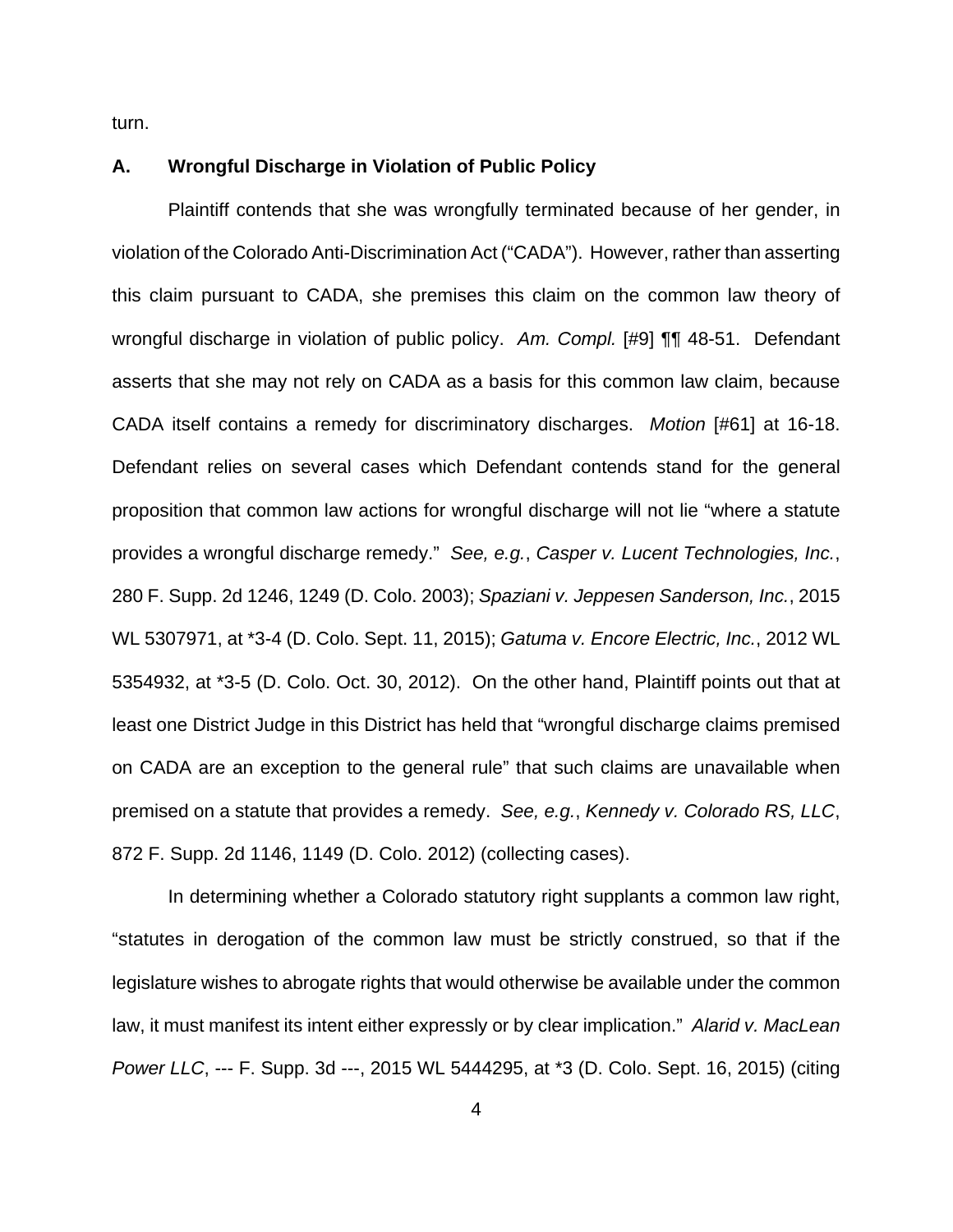Brooke v. Restaurant Servs., Inc., 906 P.2d 66, 68 (Colo. 1995)). It is true that courts considering CADA's preemptive effect in the context of wrongful discharge claims have reached different results. As noted above, Judge Wiley Daniel has found Brooke dispositive in ruling that a wrongful discharge claim premised on CADA was not preempted. Kennedy, 872 F.Supp. 2d at 1150-51. Other courts, without relying on Brooke, have reached the opposite conclusion. See Gatuma, 2012 WL 5354932, at \*4. However, Defendant does not argue that the Colorado legislature manifested its intent to abrogate a common law right by enacting CADA "explicitly or by clear implication." Like the Court in Alarid, this Court concludes that the Colorado Supreme Court has expressly approved the availability of common law claims as "cumulative remedies" for victims of sexually discriminatory conduct in the workplace. Horodyskyj v. Karanian, 32 P.3d 470, 479 (Colo. 2001). Indeed, the Colorado Supreme Court has not retreated from its conclusion that CADA does not "implicate a legislative intent to exclusively address the impact of discrimination on the individual claimant." Alarid, 2015 WL 5444295, at \*4, citing Brooke, 906 P.2d at 69.

In City of Colorado Springs v. Conners, 993 P.2d 1167, 1174 (Colo. 2000), the [Colorado Supreme C]ourt reiterated that the Colorado Civil Rights Act ("CRA") 'was not designed primarily to compensate individual claimants but rather to eliminate discriminatory practices as defined by the Act.' The forms of relief available under CADA 'are equitable in nature and are aimed at eliminating workplace discrimination, not compensating individuals for their particular injuries arising from violations of the CRA.'

Id. Accordingly, in the absence of a more detailed showing that the Colorado legislature intended for CADA to be the exclusive remedy against an employer who wrongfully discharges an employee because of her gender, the Court is inclined to agree with Plaintiff that a claim for wrongful discharge in violation of CADA is legally cognizable.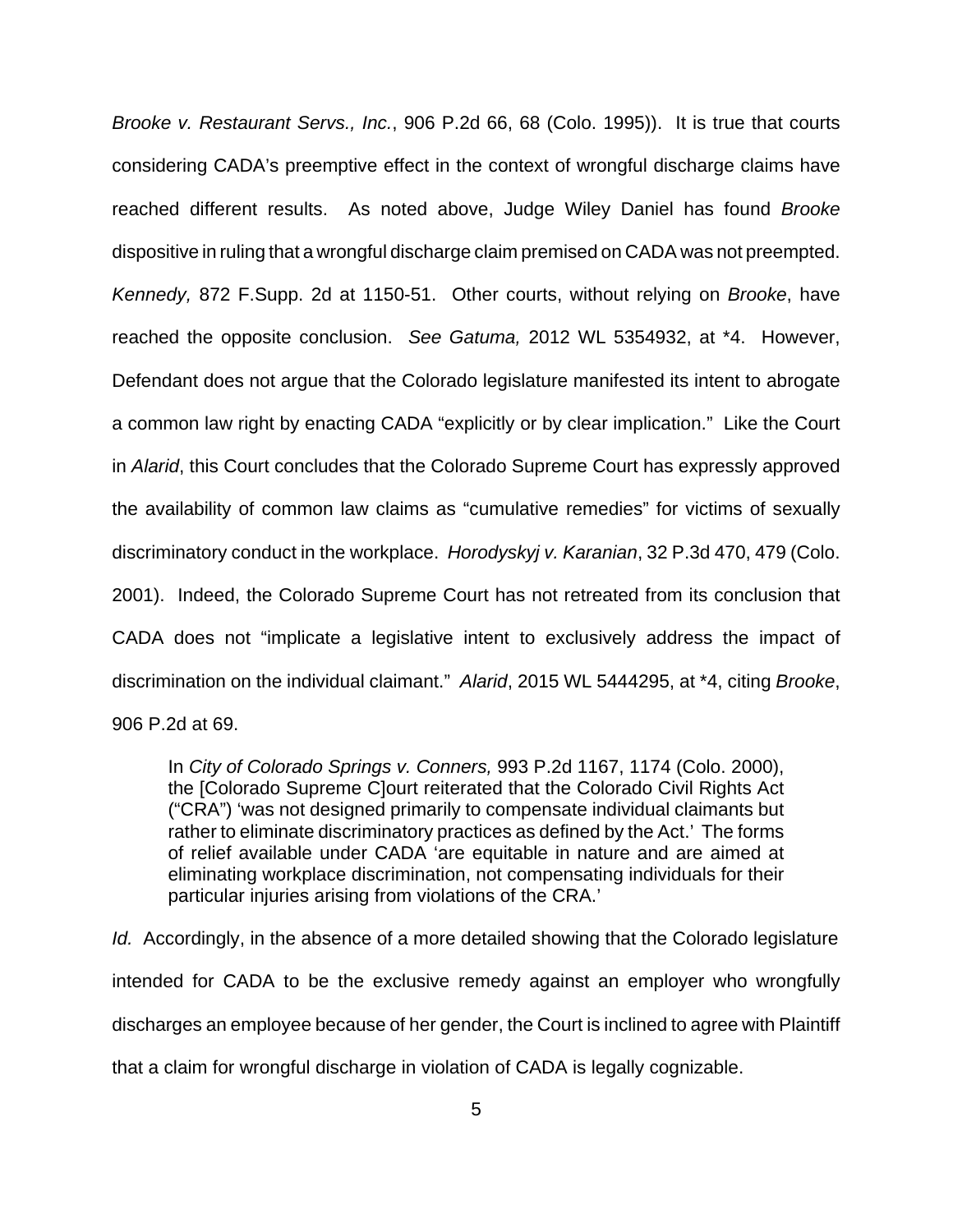However, Defendant further asserts that Plaintiff's "theory that she was terminated because of her gender is solely based on speculation and, therefore, does not create a genuine issue of material fact." Motion [#61] at 19. Defendant points to Plaintiff's deposition testimony, specifically her answer to a question about why she believes that she was fired because of her gender: "[I]t's the only thing that I can come up with. Having been involved in so many investigations and gone through the process, the only thing I can come up with is that it has to have been – I'm being treated differently because I'm a woman." Id. at 13 (quoting [#61-5] at 136). Defendant further asserts that the only other evidence in support of Plaintiff's conclusion is an alleged statement by her former boss, Richard Jennings, that "people want female leaders to be softer . . . and warmer." Id. at 20. Defendant suggests that assuming this comment was actually made, it is at most a "stray remark" which cannot support a finding of discrimination. Id. (citing Cone v. Longmont United Hosp. Ass'n, 14 F.3d 526, 531 (10th Cir. 1994).

For her part, Plaintiff cites to evidence which she believes "demonstrate[s] that Comcast subjected [her] to discriminatory stereotypes from management, human resources, and her subordinates." Response [#63] at 13. Such evidence includes that despite her excellent job performance, she was not promoted to a position as Vice President because "she needed to be softer and warmer." Id. Also, she asserts that during litigation, the company blamed her failure to advance on subordinates' complaints about her, but never told her about any of those complaints except one. Id. at 14. Despite a highly complimentary final written performance review, "Defendant's witnesses all deny providing the content and attribute it to other witnesses." Id. at 7. In sum, Plaintiff asserts that she "didn't fit the mold for traditional female leaders," and was passed over for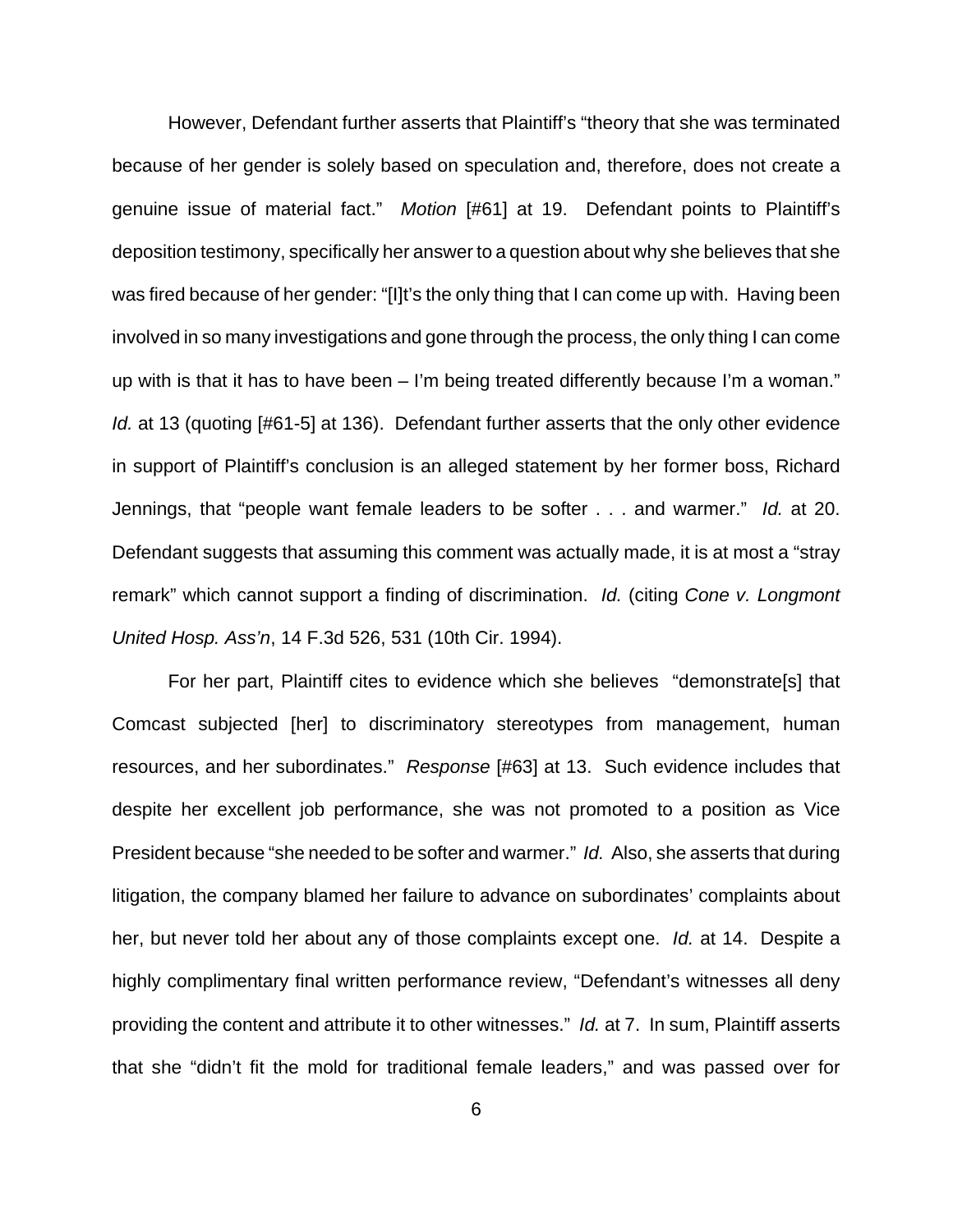promotion despite excellent performance. Id. at 13.

However, as Defendant notes, Plaintiff's claim is for wrongful discharge in violation of public policy, not unlawful discrimination under CADA or Title VII. The elements of a wrongful discharge claim include "that the employer directed the employee to perform an illegal act as part of the employee's work related duties or prohibited the employee from performing a public duty or exercising an important job-related right or privilege, that the action directed by the employer would undermine a clearly expressed public policy relating to the employee's right or privilege as a worker, and that the employee was terminated as a result of refusing to perform the act directed by the employer." Martin Marietta Corp. v. Lorenz, 823 P.2d 100, 109 (Colo. 1992). In general, Colorado law requires proof of both some "protected activity" by the Plaintiff (refusal to perform an unlawful act, exercise of an employment right, or performance of a public duty), as well as proof that the protected activity caused termination. S. Gallagher, K. Miller, & J. Brown, The Practitioner's Guide to Colorado Employment Law, Vol. I at § 6.3.3 (2d. Ed. Oct. 2015 Supp.)

Plaintiff makes no effort to point to facts which demonstrate that she engaged in protected activity which caused her termination.<sup>2</sup>  $R$ esponse [#63] at 12-14. Even construing the facts she asserts in the light most favorable to her, the Court cannot find any evidence of disputed facts relating to her refusal to perform an illegal act, her exercise of

<sup>&</sup>lt;sup>2</sup> Indeed, Plaintiff's Response contains only a single reference to an alleged fact which might be construed as a protected activity, i.e., Plaintiff "told Mr. Dack that she was concerned that she was being discriminated against because of her gender." [#63] at 6. However, Plaintiff fails to show any connection between Mr. Dack and/or this comment and her subsequent termination.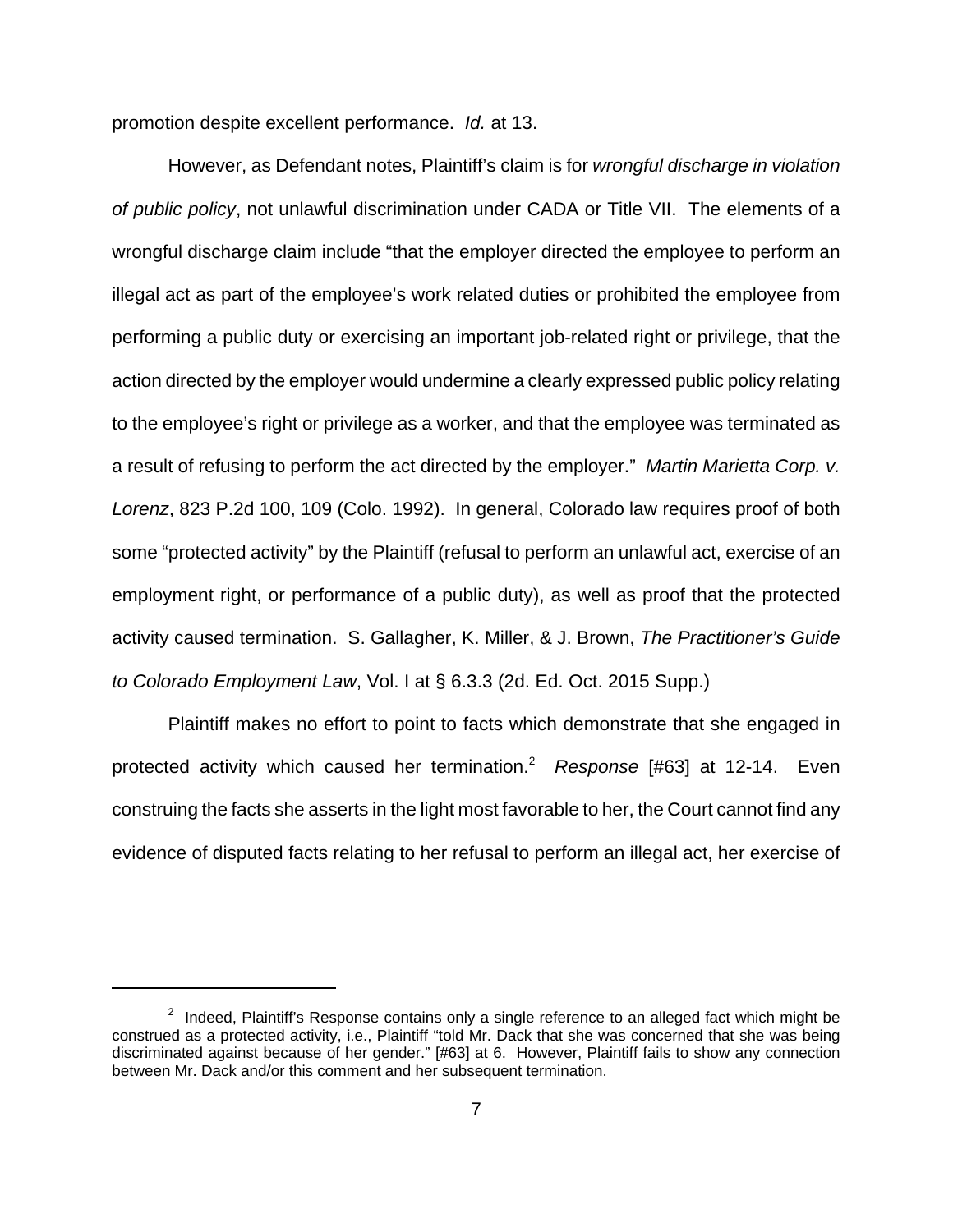an employment right, or her performance of a public duty. $3$  Moreover, there is no genuine issue of material fact regarding whether such actions caused her termination. See, e.g., Roe v. Cheyenne Mountain Conference Resort, Inc., 124 F.3d 1221, 1235 (10th Cir. 1997) ("The plaintiff must also show that the employee was terminated as the result of refusing to perform the act directed by the employer."). As a result, summary judgment must enter for Defendant on this claim. See Anderson, 477 U.S. at 248 (1986).

### **B. Breach of Implied Contract and Promissory Estoppel**

Plaintiff concedes that her claims for breach of implied contract and promissory estoppel relate to her contention that she was denied what is commonly referred to as progressive discipline. She contends that Comcast's Human Resources personnel "provid[ed] employees with multiple opportunities to explain or correct behavior" before discipline was imposed. Response [#63] at 15. She further asserts that she herself was "required by Human Resources to follow progressive discipline practices when coaching or disciplining employees in every situation. . . ." Id. She contends that she "relied on Comcast's policies" in this regard during her own employment, and "had she known that she was not going to be treated fairly and in accordance with Comcast's policies, she could have done more to protect herself and prevent her termination." Id.

 Defendant argues that no such "progressive discipline policy" exists, that Plaintiff admitted that no one ever made any promise to her that Comcast would apply such a policy to her before terminating her employment, and that her claims fail as a matter of law.

 $3$  While Plaintiff relies heavily on Judge Daniel's holding in Kennedy, the dissimilarity of that case to the one here is particularly revealing: in Kennedy, the plaintiff alleged that he was terminated because his supervisor, the defendant, instructed him to lie to the police and he refused. Kennedy, 872 F. Supp. 2d at 1147-48. No such allegation exists here.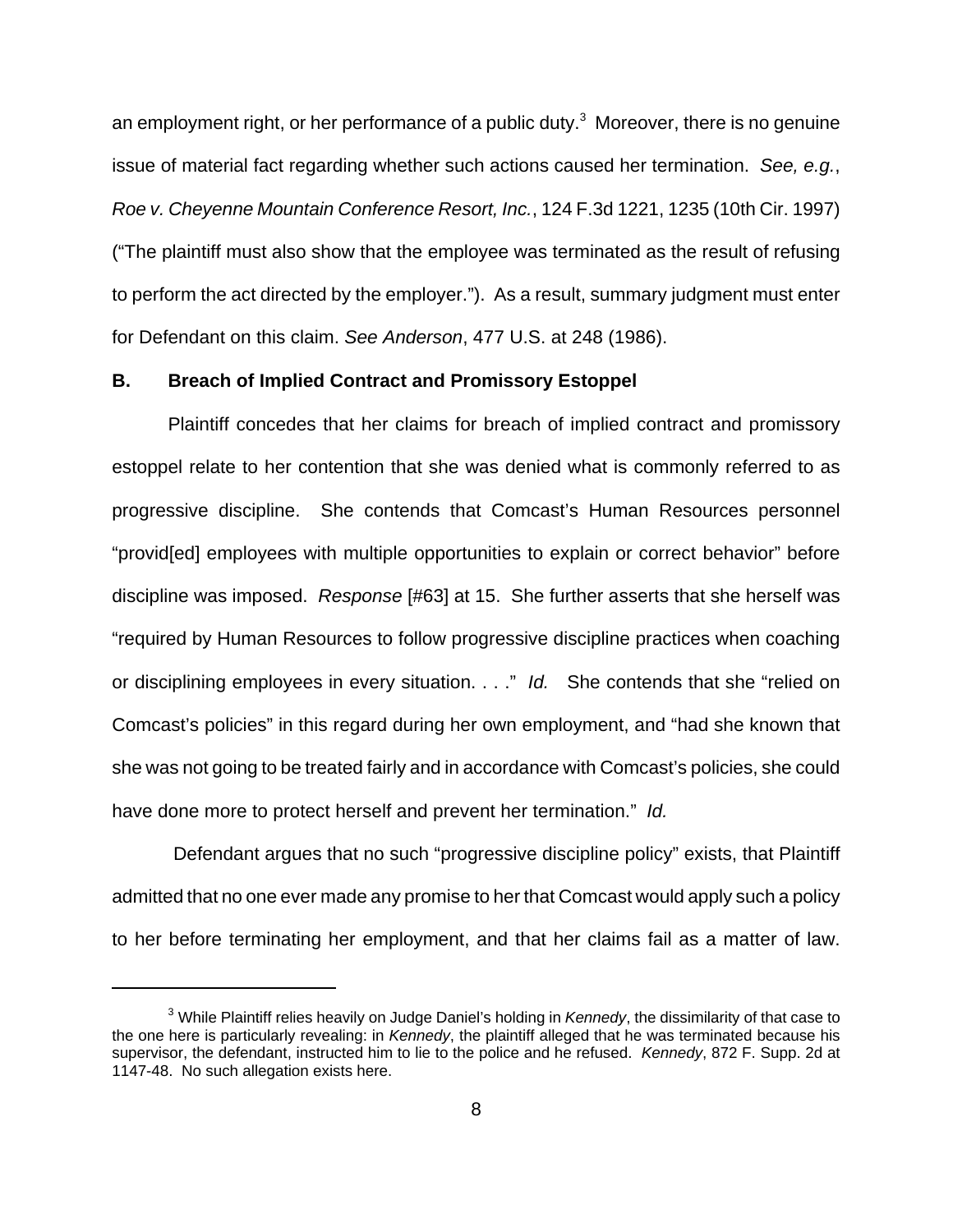Motion [#61] at 22; [#61-5] at 168; Reply [#64] at 11. The Court agrees. First, the evidence is undisputed that there is no "progressive discipline" policy in Comcast's Employee Handbook and Code of Conduct. [#61-5] at 153. Second, Plaintiff does not dispute that no one at Comcast promised to apply a progressive disciplinary policy to her during her employment. [#61] at SOF ¶ 53; [#61-5] at 168. Third, Plaintiff acknowledged, by signing the Employee Handbook, that it was not a contract and did not alter her status as an at-will employee. [#61] at SOF ¶ 9; Response [#63] at 2. Fourth, Plaintiff's subjective belief that such a policy existed is insufficient to create a genuine issue of material fact to avoid summary judgment. See Bones, 366 F.3d at 875 (conclusory statements based merely on conjecture, speculation, or subjective belief are not competent summary judgment evidence). Finally, Colorado law is well-established that both implied contract and promissory estoppel claims are barred by a clear and conspicuous disclaimer, such as the one contained in Comcast's Employee Handbook. [#61-3]; Therrien v. United Air Lines, Inc., 670 F. Supp. 1517, 1520-23 (D. Colo. 1987); Ferrera v. Nielsen, 799 P.2d 458, 461 (Colo. App. 1990); Silchia v. MCI Telecommunications Corp., 942 F. Supp. 1369, 1376 (D. Colo. 1996); Snoey v. Advanced Forming Tech., Inc., 844 F. Supp. 1394, 1399 (D. Colo. 1994). Accordingly, summary judgment in favor of Defendant is appropriate on these claims.

## **C. Defamation**

Plaintiff asserts that "following her termination, Defendant, through its agents and employees, made slanderous statements regarding Plaintiff to approximately 90 employees in the Mile High Region, maliciously claiming that she was terminated for 'unethical' behaviors and comparing her to Lance Armstrong." Final Pretrial Order [#68] at 5.

9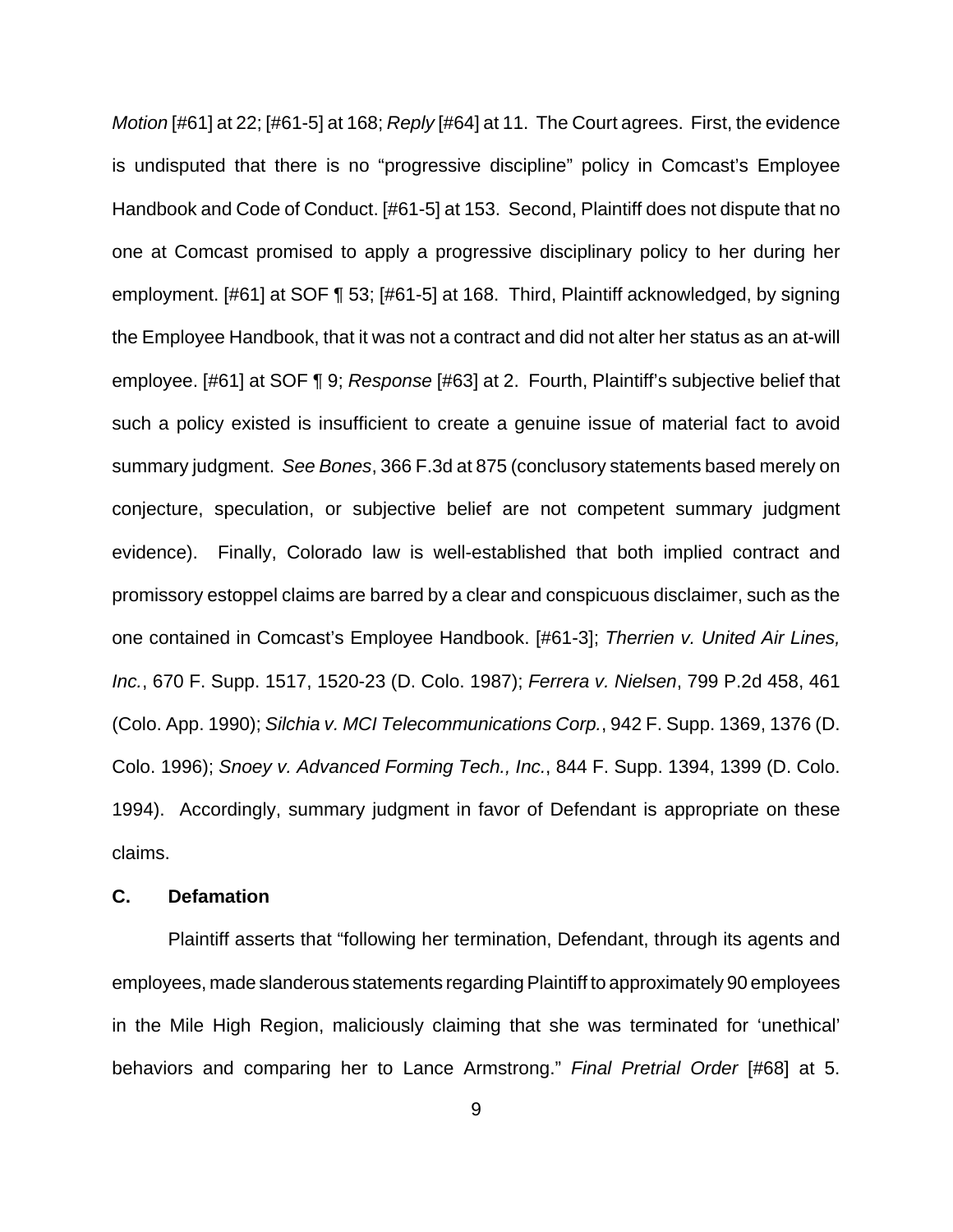Defendant asserts that Mr. Jennings and another supervisor, Mr. Adamson, had a qualified privilege to discuss with Comcast's employees the circumstances surrounding Plaintiff's termination. The company asserts that to rebut the presumption that the alleged defamatory communications were made in good faith and without malice, Plaintiff must show that Mr. Jennings and Mr. Adamson acted with malice, "that is, knowing the matter to be false or in reckless disregard of its truth." Motion [#61] at 25-26.

For her part, Plaintiff contends that "Comcast abused its right to a qualified privilege by failing to perform a fair and thorough investigation." Response [#63] at 16. She argues that the existence of malice, the question of good faith on the part of the Defendant and the company's honest belief in the truth of the supervisors' statements are "matters of fact which are to be determined exclusively by the jury." Id. at 17.

Under Colorado law, when an employer makes statements about an employee's termination, the statements are generally protected by a qualified privilege. Churchey v. Adolph Coors Co., 759 P.2d 1336, 1343-45 (Colo. 1988). As noted by Defendant, the privilege "creates a presumption that the alleged defamatory communication was made in good faith and without malice." Williams v. Boyle, 72 P.3d 392, 401 (Colo. App. 2003). To rebut the presumption, Plaintiff must show that Defendant made the statements with malice, "that is, knowing the matter to be false or in reckless disregard of its truth." Id. Reckless disregard means "the plaintiff must demonstrate that the defendant in fact entertained serious doubts as to the truth of the statement, or acted with a high degree of awareness of its probable falsity." Spacecon Speciality Contractors v. Bensiger, 713 F.3d 1028, 1041-42 (10th Cir. 2013).

As noted above, the alleged defamatory statements at issue here were made by Mr.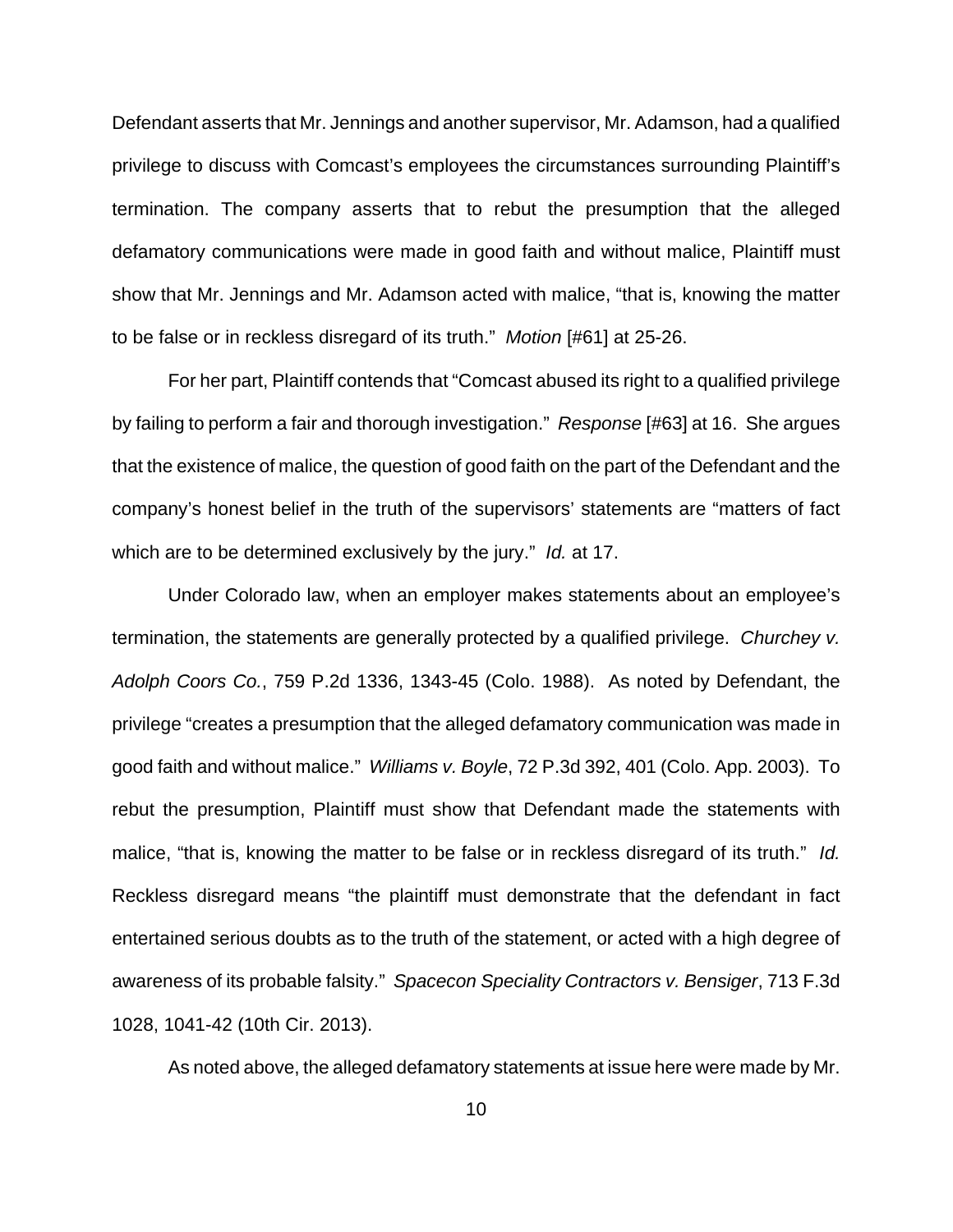Jennings and Shawn Adamson, Defendant's Vice President of Business Services. Motion [#61] at 14-16. Plaintiff attempts to create a genuine issue of material fact about the supervisors' state of mind by alleging that they failed "to perform even a cursory review of the . . . complainants' employment and disciplinary status," thus "tarnishing the credibility of the investigation" conducted by the company into allegations of her supposed unethical conduct. Response [#63] at 17. She alleges that "Comcast declined to interview two of her direct reports during the investigation, because Human Resources was only interested in seeking information from people who would provide the information they wanted to hear." Id. She further states that "the Defendant chose to simply ignore facts that did not support the direction in which they wished the investigation to lead," but fails to specify what these ignored facts were. Id. at 18. She finally alleges that "Comcast actually withheld information regarding the provisioning issue for five months, and Human Resources did nothing to investigate or curtail irregular provisioning practices, until it was used against [Plaintiff] at the time of her termination." Id.

Even assuming, arguendo, that Plaintiff's allegations about the investigation are true, the Court is unable to conclude that they create a triable fact issue on her defamation claim. There is simply no evidence that Mr. Jennings or Mr. Adamson "entertained serious doubts" about the reason for Plaintiff's termination, or that they "acted with a high degree of awareness of its probable falsity." Spacecon, 713 F.3d at 1041-42.<sup>4</sup> As Defendant

 $^4$  The only evidence cited by Plaintiff which suggests that Defendant was aware of doubts about the reasons for her termination is an alleged telephone call from "Mr. Hamstad" during which he told her that she was being terminated although she "might not have done anything wrong." Response [#63] at 11. However, Plaintiff may not rely solely on her own uncorroborated, self-serving and conclusory testimony to establish a genuine issue of material fact. Salguero v. City of Clovis, 366 F.3d 1168, 1177 n.4 (10th Cir. 2004) (holding that a sworn affidavit based only on personal knowledge is insufficient to create a triable issue of fact if it is self-serving and not otherwise supported by the record).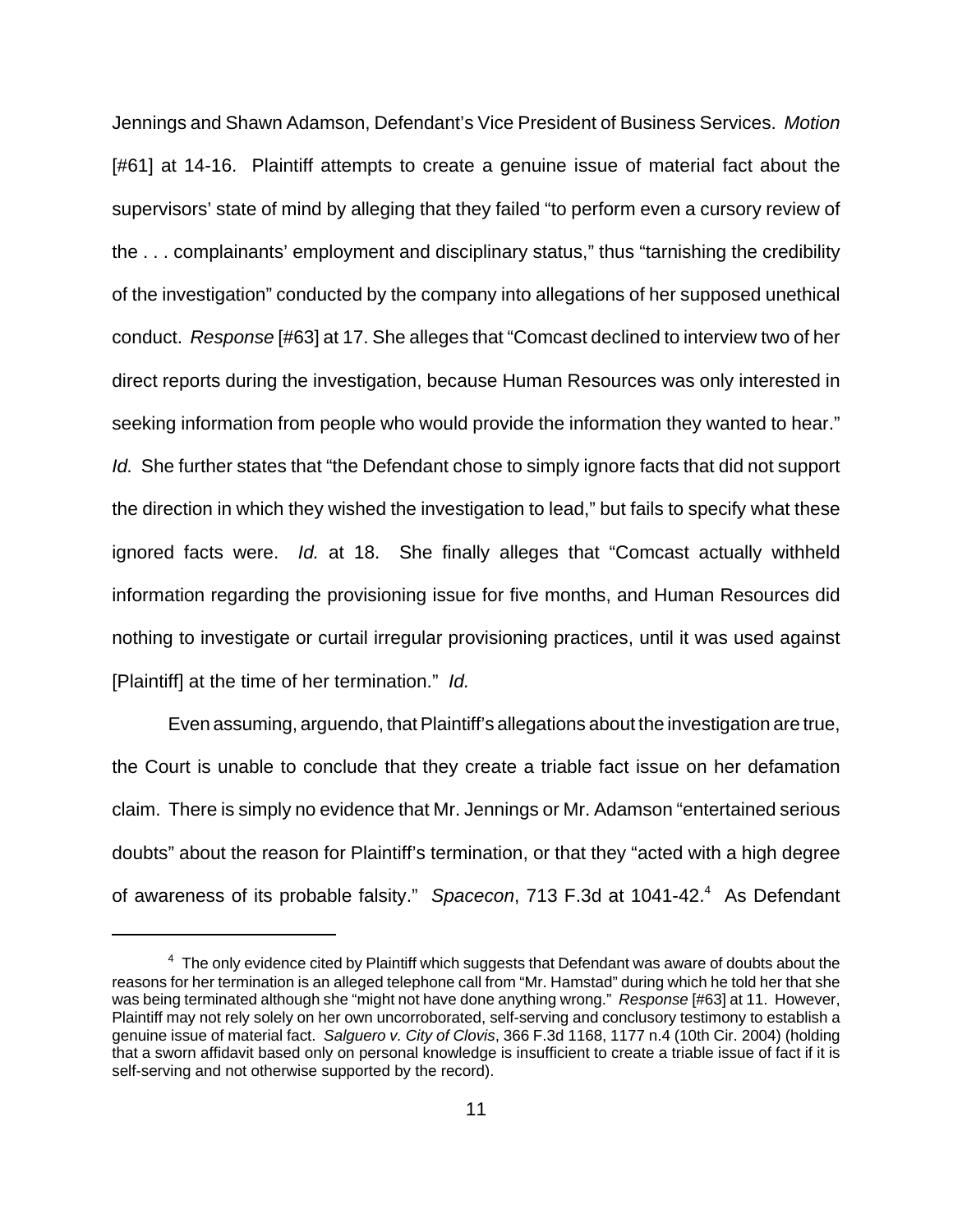points out, it is undisputed that Comcast received numerous complaints about Plaintiff, conducted an investigation, interviewed her and many other employees, and prepared two reports on which Mr. Jennings relied in making his decision to fire five employees, including Plaintiff. Motion [#61] at SOF  $\P\P$  39-47; Response [#63] at 2.<sup>5</sup> According to Defendant, Plaintiff was terminated because of "the overwhelming number of complaints raised against her for business integrity issues," and because she was "ultimately responsible for the widespread fraud that occurred in connection with" the sales competition. Motion [#61] at 12-13. Mr. Jennings and Mr. Adamson subsequently stated to employees of the Business Services Department that Plaintiff had been terminated for unethical behavior, in accordance with the investigative conclusions. Motion [#61] at ¶ 56; Response [#63] at 2; Reply [#64] at 14. There is nothing in this scenario to suggest malice, and mere negligence in investigating facts is insufficient to show actual malice. Dominguez v. Babcock, 727 P.2d 362, 367 (Colo. 1986). In the absence of evidence of actual malice, entry of summary judgment in favor of Defendant on Plaintiff's defamation claim is appropriate.

#### **IV. Conclusion**

For the reasons set forth above,

IT IS **ORDERED** that Defendant's Motion for Summary Judgment [#61] is **GRANTED**.

IT IS FURTHER **ORDERED** that the **jury trial** scheduled to begin on March 7, 2016

<sup>&</sup>lt;sup>5</sup> Although Plaintiff states that she disputes Defendant's SOF ¶¶ 44, 45-47, see Response [#63] at 2, none of the statements of facts she offers in rebuttal actually dispute Defendant's statements, such as whether the complaints were filed or whether five employees (including Plaintiff) were terminated. See Response [#63] at SOF ¶¶ 1-68. Rather, Plaintiff "disputes" whether, for example, the complaints were legitimate; not whether there were actually complaints. Id. at SOF ¶ 57-59.